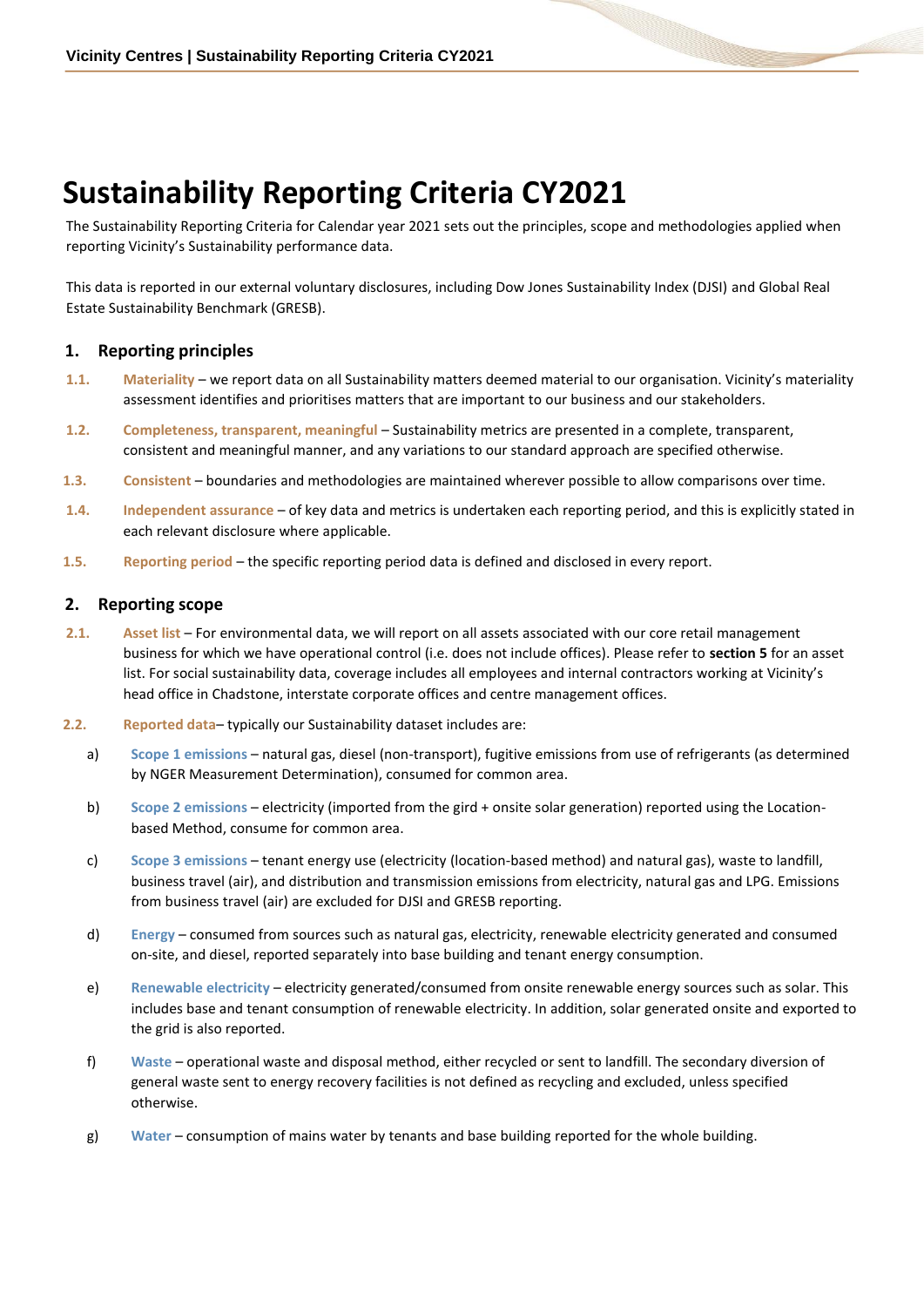- h) **Workforce statistics**  our Human Resources Information System (HRIS) *Workday* tracks and manages our people data to generate statistics such as number of employees and internal contractors, new hires, turnover, return to work and retention rates after parental leave, diversity, remuneration and training and development
- i) **Health, safety and wellbeing data** our Health and Safety Management System manages and reports injury performance statistics such as injury rates and fatalities. The absentee rate is calculated through our HRIS.
- j) **Community investment** Vicinity uses Business 4 Societal Impact (B4SI), formerly the London Benchmark Group (LBG),as a framework for capturing and reporting our community investment data, including statistics such as cash, in-kind, time, management costs, foregone revenue and leverage.
- k) **Supply chain** Vicinity reports new suppliers assessed against environmental, labour practice and human rights criteria, spend with social enterprises and Indigenous businesses and corresponding hours worked.
- l) **Indicators** gross lettable retail area (GLA), Common Mall Area and Gross Floor Area (GFA) , and financial indicators such as valuations, property income
- m) **Whole Building**  Energy used by tenants and base building services to lettable/leasable and common spaces. This includes all energy supplied to the building for the operation of the building and the tenant space but is not available or metered separately. The asset list and reporting scope (**section 5**) for DJSI excludes Myer Bourke Street. Myer Bourke St is our only tenant controlled/managed asset reported for Whole Building as tenant use for leasable spaces cannot be separated from common spaces. As a distinction between tenant use and common spaces cannot be made this asset is excluded from DJSI and CDP reporting. For GRESB, sustainability data from assets with a status of "New Construction Project", will not be accounted for unless the construction project has been completed within the reporting period.
- n) **Base Building** energy supplied by central building services to common area and possible lettable/leased area. Energy used is metered separately.
- o) **Tenant Space** Tenant controlled area where the tenant is determined to have operational control. Energy use is metered separately.
- p) **Major Renovations & New Construction –** these building characterisitics are used exclusively in GRESB, and are defined below:
	- i) **Major Renovation**: Alterations that affect more than 50 percent of the total building floor area or cause relocation of more than 50 percent of regular building occupants.
	- ii) **New Construction**: Includes all activities to obtain or change building or land use permissions and financing. Includes construction work for the project with the intention of enhancing the property's value. Development of new buildings and additions to existing buildings that affect usable space can be treated as new constructions.

Our assets often undergo regular refurbishments that do not fit the above definition for Major Renovation. Additionally, some assets will undergo new construction, without affecting regular centre operation. Both refurbishments and new contruction may register for Green Star Design & As Built/Buildings certification, to ensure sustainable design and construction outcomes as part of our Sustaianble Design Brief.

GRESB provides the following guidance "When entities are reporting phased developments where an asset is being expanded while currently operational, it should always be reported as separate assets. The operational portion of the asset should be classified as Standing Investment while the other portion as New Construction. Once the additional phases arecoomplete the entity should combine the different phases into one standing investment in the next reporting period. Please note that when the phases are combined, the asset will not be eligible for likefor-like comparisons in the first year of reporting."

Therefore for assets undergoing Major Renovations or New Construction, a new asset will be created in GRESB, alongside the existing asset. These are identified as **"Pre-development**" in section 5 below.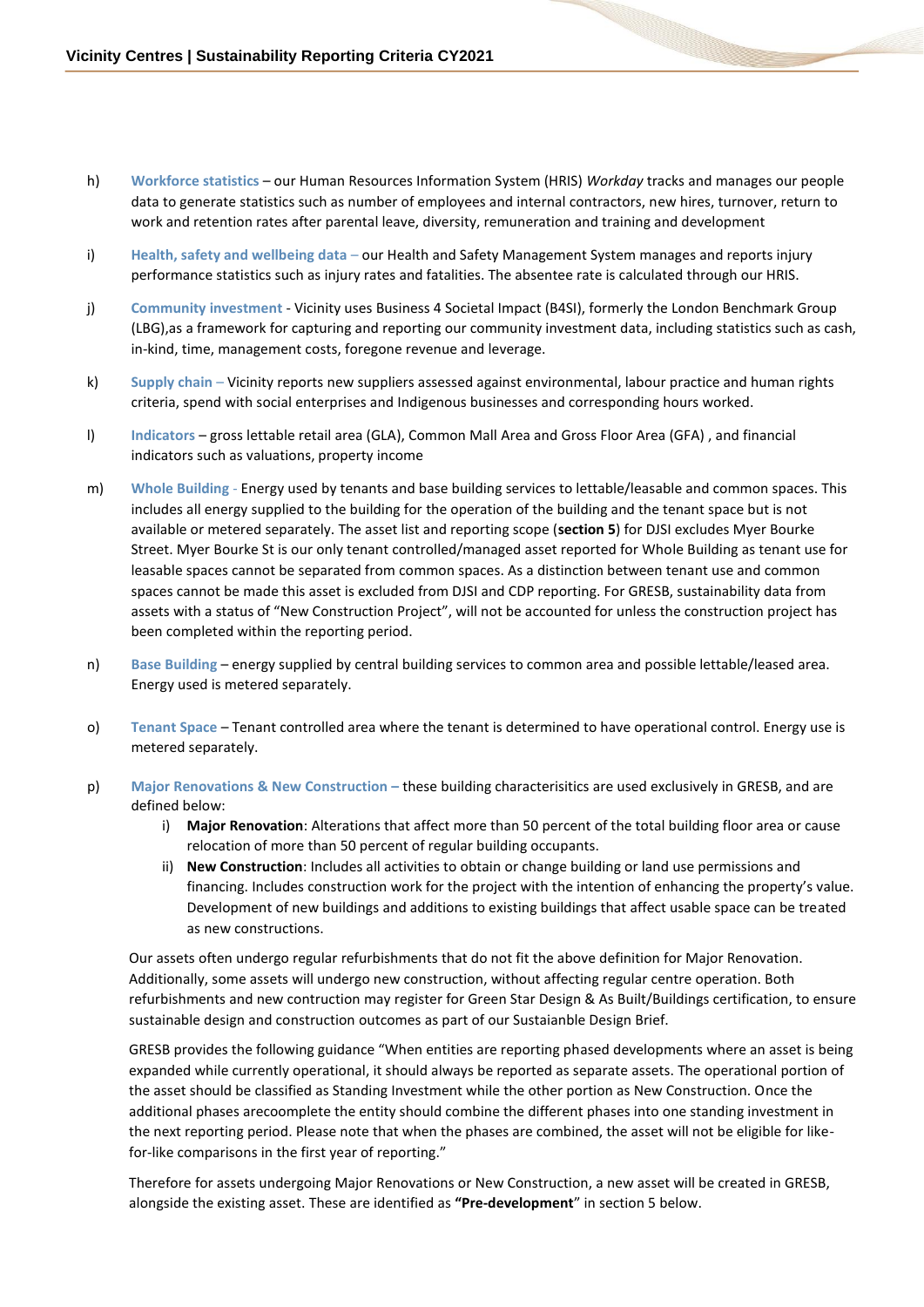- **2.3. Exclusions**  some emission/energy sources are deemed immaterial to our reporting or have been excluded due to inability to report. Sources are deemed not material where they meet the 'incidental' requirements set out in the National Greenhouse and Energy Reporting (Measurement) Determination 2008 (NGER (Measurement) Determination) (r 1.03 NGER Regulations). Some of the specific sources are minor operational transport fuels, construction and demolition waste, and operational waste and fugitive emissions (refrigerants) managed directly by major tenants.
- **2.4. Historical data**  includes historical periods for monitoring ongoing performance of each data source. We will report historical data where available.

## **3. Methodology**

**3.1. Environmental data management system** – our environmental data is primarily managed within our environmental data management system. Processes are integrated into this data management system for analysing and validating our data.

#### **3.2. Source data**

- a) **Primary sources** all primary environmental data sources for the report are primarily derived from supplier invoices and actual measurement (metering), unless otherwise stated
- b) **Estimations** –all efforts are made to capture a complete set of actual data however some gaps are unavoidable. In the event where an estimate has been required, a clear and consistent methodology is employed using historical trends and is validated through our assurance process. The level of estimates is disclosed and verified throughout the assurance process
- c) **Extrapolation of tenant data** due to the difficulty in obtaining tenant energy consumption data for all tenants at shopping centres, Vicinity has used an extrapolation methodology to estimate any missing data. The methodology involves either using available tenant data to extrapolate missing data for that centre, or for centres without any representative tenant data, the average tenant usage from similar centres (centre type and region) is applied to estimate the missing tenants. For CY2021 reporting period, the total missing tenant data is 7.5% per cent.
- d) **Validation and verification** invoice data undergo varying levels of systematic checks and validations prior to being reported.

#### **3.3. Calculations**

- a) **Coefficients and factors** Any conversions and calculations are based on recognised standards either international or national based referenced sources, such as:
	- i) National Greenhouse and Energy Reporting (NGER) Measurement Determination,
	- $\mathsf{ii}$ National Greenhouse Accounts (NGA) Factors, and
	- iii) Waste density factors – we report actual weights for most of our waste but if unavailable we use density factors based on our own data which is revised on an annual basis to ensure our reported data reflects the current waste composition. Industry standards are used where data isn't available.
	- $iv)$ Business travel (air) – emissions are provided by our business travel booking partner FSC Travel, who prepare the data based on research conducted by 'Cleaner Climate' based on sources from DEFRA (Department for Environment Food and Rural Affairs), Oxford University and the UK Royal Commission on Environmental Pollution.
- b) **Avoided costs** The cumulative energy, water and waste savings are calculated on a centre by centre basis and are conservatively calculated based on accumulated savings and current tariff rates.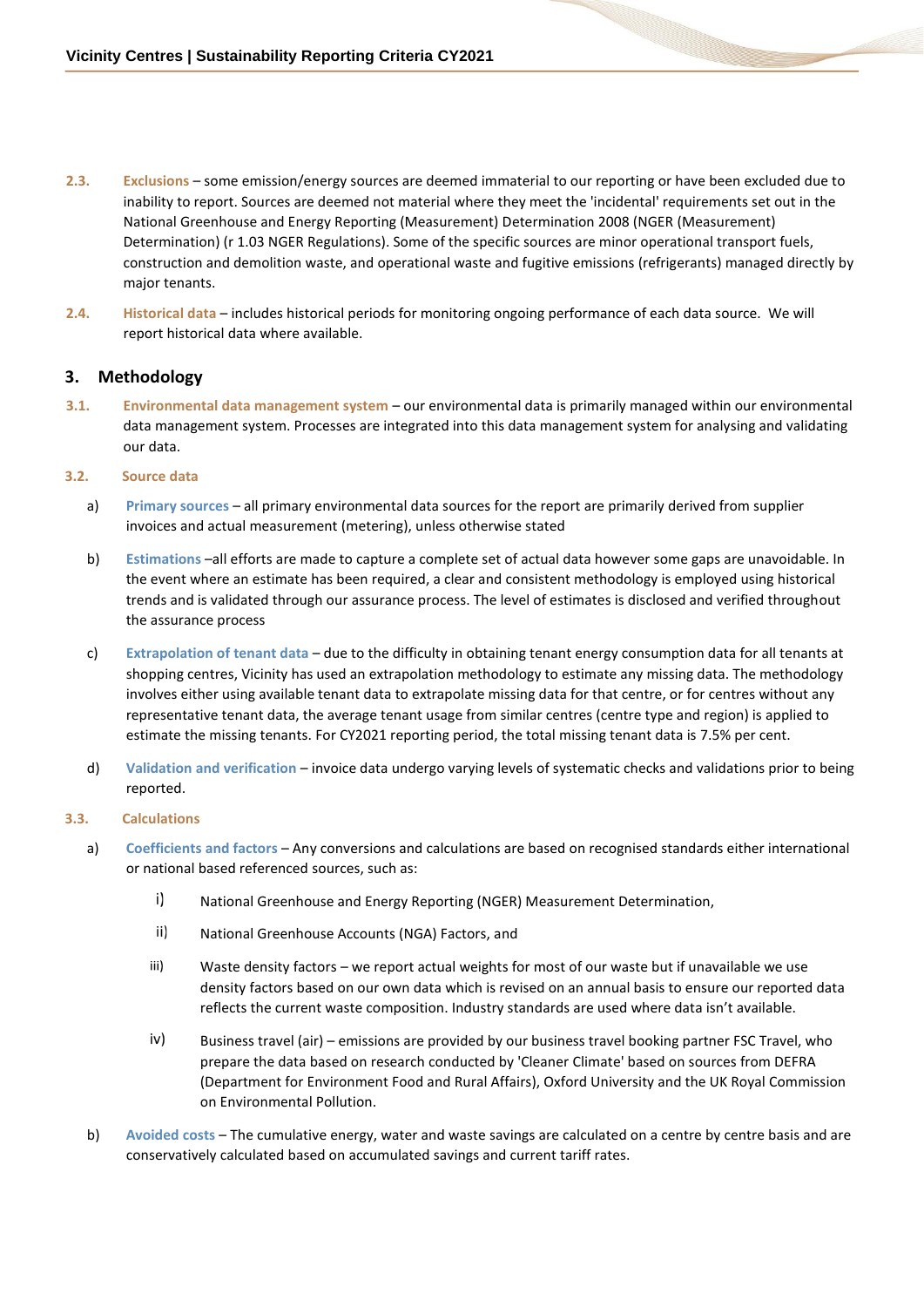c) **Re-statement methodology** – all efforts are made to report on a complete and accurate dataset, however due to reporting timelines, unavailable or revised source data, we will make restatements of historical values from time to

time to ensure the most accurate performance information for our organisation is reported.

- d) **Conversions**  the real-life comparisons we use to demonstrate our performance is based are aligned to the GRESB real estate assessment 2016 report to ensure consistency with other publicly reported data. The conversion factors used are
	- i) Average house uses 5.8 megawatt hours (MWh) electricity per annum
	- ii) Average car emits 4.6 tonnes greenhouse gas emissions (CO2-e) per annum
	- iii) Average waste transport truck capacity is 9 tonnes per truck
	- iv) It takes around 17 trees to produce one tonne of paper/paper towel

#### **3.4. Key Performance Indicators**

- a) **Gross lettable area (GLA)**  is our primary performance normalising denominator, which has been selected as the most relevant to measure the environmental efficiency of our core business and operations
	- $i)$ The source of GLA data is managed and externally assured as part of our reporting process,
	- ii) GLA is measured using Property Council of Australia Methods of Measurement guidelines, and for the purpose of environmental performance reporting includes all retail stores and office tenancies contained within the boundary of the shopping centre. Exclusions are carpark areas, Casual Mall Lease areas and storage, and ATM sites
	- iii) GLA is reported as an average throughout the year to capture the changes to centre over the reporting period.
	- iii) GLA is prorated for days of operation in the reporting period
- b) **Gross Floor Area (GFA) and Common Mall Area** these KPIs are used exlusvely in GRESB. They are estimated based on existing Common Mall Area data combined with GLA, or where no Common Mall area is not available this is estimated using GRESB guidance of 20%-30% in addition to GLA. GFA and Common Mall area are prorated for days of operation in the reporting period
- c) **Intensity metrics** are calculated for Scope 1, 2 and 3 greenhouse gas emissions, energy, water and waste by normalising each metric type by the GLA of each asset to give a metric per square metre.
- d) **Like for like or 'comparable' reporting**  is used to show a true comparison year-on-year and is aligned to the GRESB standard for like-for-like reporting [\(GRESB guidance\).](https://gresb-prd-public.s3.amazonaws.com/2021/RE_Documents/Real_Estate_Aggregation_Rules_Handbook.pdf) Only assets that meet all of the following criteria, for both current and previous reporting years, are eligible for inclusion in the LFL calculations:
	- i) Data Availability covers the full year (> 355 days);
	- ii) Data Coverage is positive;
	- iii) Data Coverage is the same (within 1% error threshold)
	- iii) The asset is classified as Standing Investment.
- e) **National Australian Built Environment Rating Scheme (NABERS)** NABERS energy and water ratings for centres and our portfolio average rating, are calculated in accordance with NABERS guidelines and are reported through the official NABERS Sustainable Portfolios Reporting initiative on NABERS [website.](https://www.nabers.gov.au/portfolio)
- f) **Workforce statistics**  Reported as employees and internal contractors by gender, contract type (permanent, casual, fixed term), employment type (full-time and part-time) and by region are prepared using the Global Reporting Initiative (GRI) Standards indicator GRI 102-8.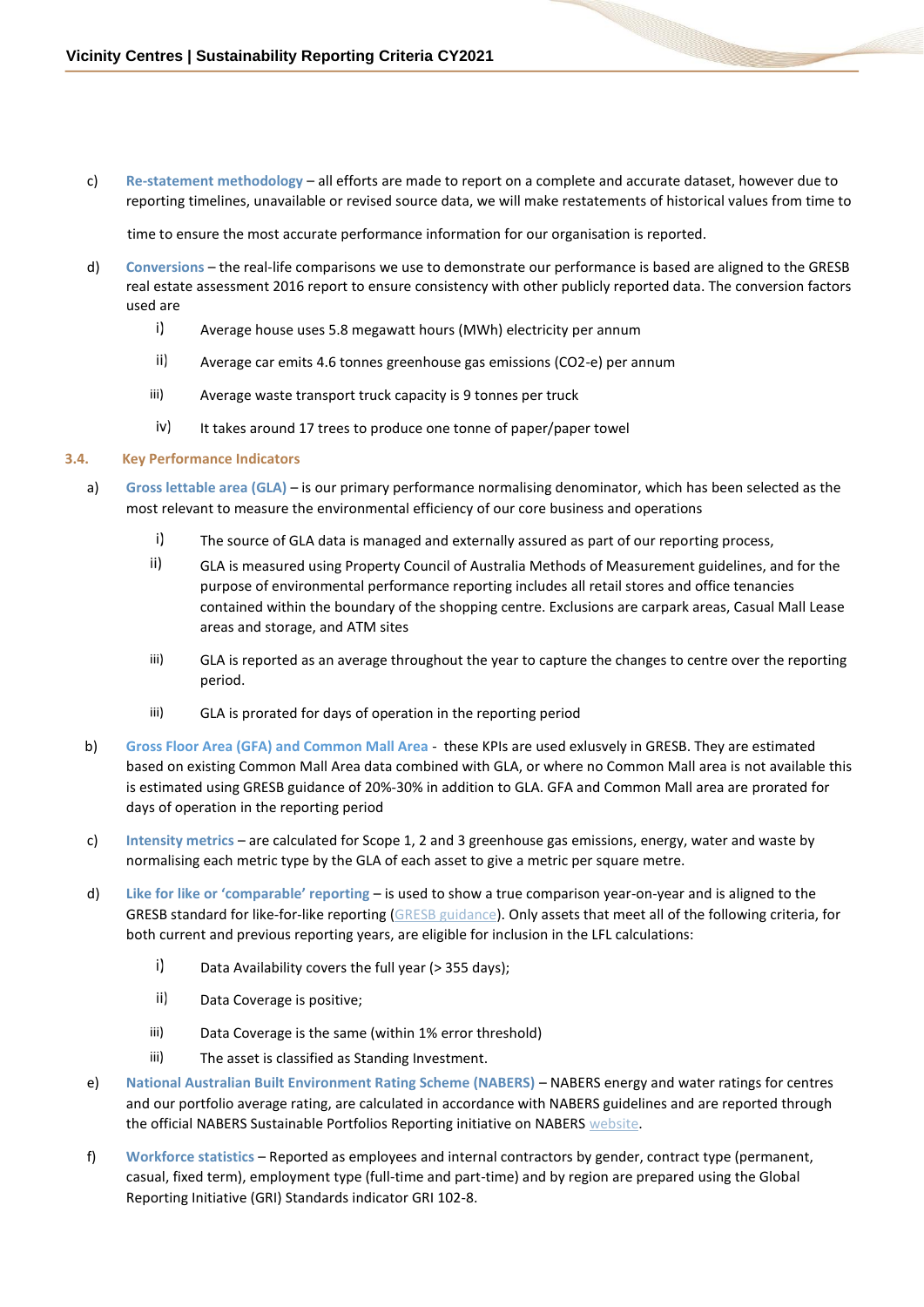- g) **Diversity** Breakdown of governance bodies and employees by gender and employment category, using GRI Standards indicator 405-1.
- h) **Health and wellbeing**  Health and wellbeing data is reported using the GRI Standards indicator 403-2, and includes the absentee rate, defined as the percentage of days lost due to absenteeism of any kind, not only as a result of work-related injury or disease during the reporting period. This includes individual sick days due to minor illnesses (e.g. the common cold, fevers, and influenza) as well as personal days taken for undisclosed reasons. It does not include scheduled or permitted absenteeism such as holidays, study time, maternity or paternity leave.
- i) **Occupational Health and Safety**  Reported using the indicator Lost-time injuries frequency rate (LTIFR), which refers to any work-related injury that results in the company employee not able to return to work the next day. The LTIFR is number of lost-time injuries per million hours worked.
- j) **New hires and turnover**  Total number and percentage of new hires and turnover are reported using GRI Standards indicator GRI 401-1.
- k) **Return to work rate**  Calculated based on the number of employees that took parental leave, and the number of employees who returned to work after parental leave ended, using GRI Standards indicator GRI 401-3.
- l) **Training and development**  Average hours of training per employee and the percentage of employees receiving regular performance or career development reviews by employee category, using GRI Standards indicators 404-1 and 404-3, respectively.
- m) **Remuneration**  Ratio of basic salary and remuneration of women to men by employee category, using GRI Standards indicator 405-2.
- n) **Community investment spend**  Reported as cash, time, in-kind, management costs and leverage across the Vicinity corporate offices and retail portfolio, using the LBG framework.
- o) **Supply chain –** The number and percentage of new suppliers assessed against environmental and social impacts, using GRI Standards indicators 308-1 and 414-1, respectively. Human rights indicators include operations that have been subject to human rights reviews or impact assessments (using GRI 412-1) and significant investment agreements and contracts that include human rights clauses or that underwent human rights screening (GRI 412-3). Vicinity also captures our procurement spend with social enterprises and Indigenous businesses and corresponding hours of work provided at our centres and offices.

## **4. Quality assurance and independent verification**

- **4.1. Limited Assurance**  the information, processes and methodologies for reported data are assured by a third party across all reporting periods to ensure independent verification and accuracy of data at a limited level of assurance**.**
- **4.2. Assurance scope -** A selection of our most material sustainability performance metrics has received Limited Assurance from KPMG for the current reporting period. The selection of data included in the scope of KPMG's assurance is noted in their assurance statement.

## **5. Asset list & reporting scope**

The following asset list defines the specific reporting scope for each sustainability reporting framework and discloses where exclusions have been made.

| <b>Centre</b>    | <b>State</b> | <b>VCX equity</b> | <b>Comments</b> | <b>Reporting Framework</b> |                    |
|------------------|--------------|-------------------|-----------------|----------------------------|--------------------|
|                  |              |                   |                 | <b>DJSI</b>                | GRESB <sup>#</sup> |
| Altona Gate      | <b>VIC</b>   | 100%              |                 | ☑                          | <b>VCX</b>         |
| Armidale Central | <b>NSW</b>   | 100%              |                 | ☑                          | <b>VCX</b>         |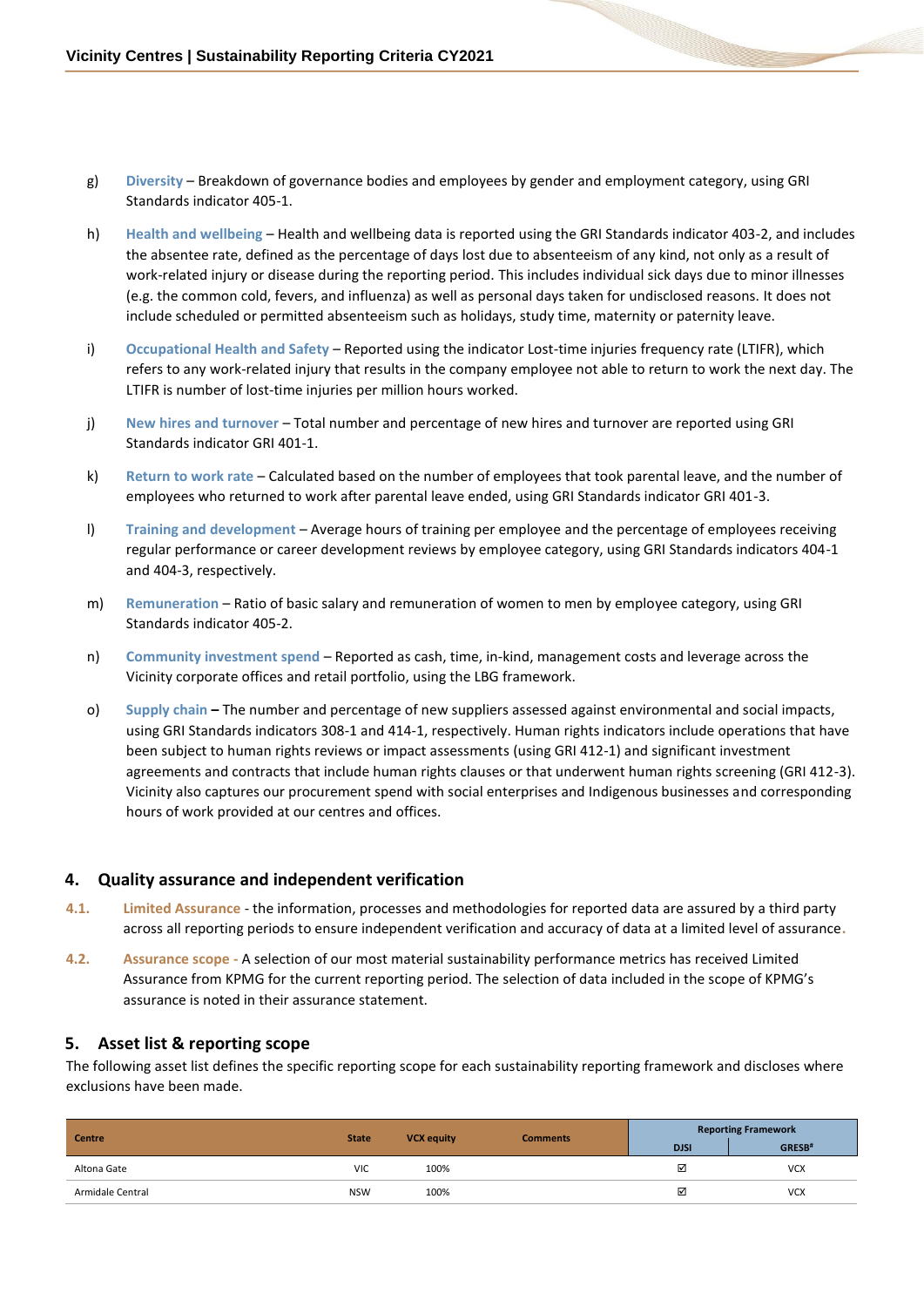| Bankstown Central                 | <b>NSW</b> | 50%  | Pre-development                                                                          | ☑                       | <b>VCX</b>     |
|-----------------------------------|------------|------|------------------------------------------------------------------------------------------|-------------------------|----------------|
| Bayside                           | <b>VIC</b> | 100% | Pre-development                                                                          | ☑                       | <b>VCX</b>     |
| Box Hill Central (North Precinct) | <b>VIC</b> | 100% | Pre-development                                                                          | ☑                       | <b>VCX</b>     |
| Box Hill Central (South Precinct) | <b>VIC</b> | 100% | Pre-development                                                                          | ☑                       | <b>VCX</b>     |
| <b>Broadmeadows</b>               | <b>VIC</b> | 100% |                                                                                          | ☑                       | <b>VCX</b>     |
| <b>Buranda Village</b>            | QLD        | 100% | Pre development                                                                          | ☑                       | <b>VCX</b>     |
| Carlingford Court                 | <b>NSW</b> | 50%  |                                                                                          | ☑                       | <b>VCX</b>     |
| Castle Plaza                      | SA         | 100% |                                                                                          | ☑                       | <b>VCX</b>     |
| Chadstone                         | <b>VIC</b> | 50%  | Pre-development/development phase                                                        | ☑                       | <b>VCX</b>     |
| Chatswood Chase                   | <b>NSW</b> | 51%  | Sold 50% in May 2018<br>Asset swap with GIC - Divested 49% in<br>2018<br>Pre-development | ☑                       | VCX            |
| Colonnades                        | SA         | 50%  |                                                                                          | ☑                       | VCX            |
| Cranbourne Park                   | <b>VIC</b> | 50%  |                                                                                          | ☑                       | VCX            |
| DFO Brisbane                      | QLD        | 100% | Acquired June 2016                                                                       | ☑                       | <b>VCX</b>     |
| DFO Essendon                      | <b>VIC</b> | 100% |                                                                                          | ☑                       | <b>VCX</b>     |
| DFO Homebush                      | <b>NSW</b> | 100% |                                                                                          | ☑                       | VCX            |
| DFO Moorabbin                     | <b>VIC</b> | 100% |                                                                                          | ☑                       | VCX            |
| DFO South Wharf                   | <b>VIC</b> | 100% |                                                                                          | ☑                       | <b>VCX</b>     |
| DFO Perth                         | WA         | 50%  | Opened October 2018                                                                      | ☑                       | <b>VCX</b>     |
| DFO Uni Hill                      | <b>VIC</b> | 50%  | Acquired April 2020                                                                      | ☑                       | VCX            |
| Dianella Plaza                    | WA         | 100% |                                                                                          | ☑                       | <b>VCX</b>     |
| Eastlands                         | TAS        | 100% |                                                                                          | ☑                       | <b>VCX</b>     |
| Elizabeth                         | SA         | 100% |                                                                                          | ☑                       | <b>VCX</b>     |
| Ellenbrook Central                | WA         | 100% | Acquired December 2015<br>New Construction Project - Completed<br>$Jul-20$               | ☑                       | VCX            |
| Emporium Melbourne                | <b>VIC</b> | 50%  |                                                                                          | ☑                       | <b>VCX</b>     |
| Galleria                          | WA         | 50%  |                                                                                          | ☑                       | <b>VCX</b>     |
| Grand Plaza                       | <b>QLD</b> | 50%  |                                                                                          | ☑                       | <b>VCX</b>     |
| Gympie Central                    | QLD        | 100% |                                                                                          | ☑                       | VCX            |
| Halls Head Central                | WA         | 50%  |                                                                                          | ☑                       | VCX            |
| Karratha City                     | WA         | 50%  |                                                                                          | ☑                       | <b>VCX</b>     |
| Kurralta Central                  | SA         | 100% |                                                                                          | ☑                       | <b>VCX</b>     |
|                                   |            |      |                                                                                          |                         |                |
| Lake Haven                        | <b>NSW</b> | 100% |                                                                                          | ☑                       | <b>VCX</b>     |
| Livingston Marketplace            | WA         | 100% | Acquired December 2015                                                                   | ☑                       | VCX            |
| <b>Maddington Central</b>         | WA         | 100% |                                                                                          | ☑                       | VCX            |
| Mandurah Forum                    | WA         | 50%  |                                                                                          | ☑                       | VCX            |
| Midland Gate                      | WA         | 0%   |                                                                                          | ☑                       | $\#$           |
| Mildura Central                   | VIC        | 0%   | No operational control March 2021                                                        | ☑                       | #              |
| Milton Village                    | QLD        | 100% | Sold June 2021                                                                           | ☑                       | VCX            |
| Mornington Central                | <b>VIC</b> | 50%  |                                                                                          | $\boxtimes$             | VCX            |
| Mount Pleasant                    | QLD        | 0%   | No operational control Nov 2021                                                          | $\overline{\mathbf{v}}$ | $\pmb{\sharp}$ |
| Myer Brisbane                     | QLD        | 25%  |                                                                                          | ☑                       | <b>VCX</b>     |
| Nepean Village                    | <b>NSW</b> | 100% |                                                                                          | ☑                       | <b>VCX</b>     |
| Northgate                         | TAS        | 100% |                                                                                          | ☑                       | <b>VCX</b>     |
| Northland                         | <b>VIC</b> | 50%  |                                                                                          | ☑                       | <b>VCX</b>     |
| Oakleigh Central                  | VIC        | 100% |                                                                                          | ☑                       | VCX            |
|                                   |            |      |                                                                                          |                         |                |